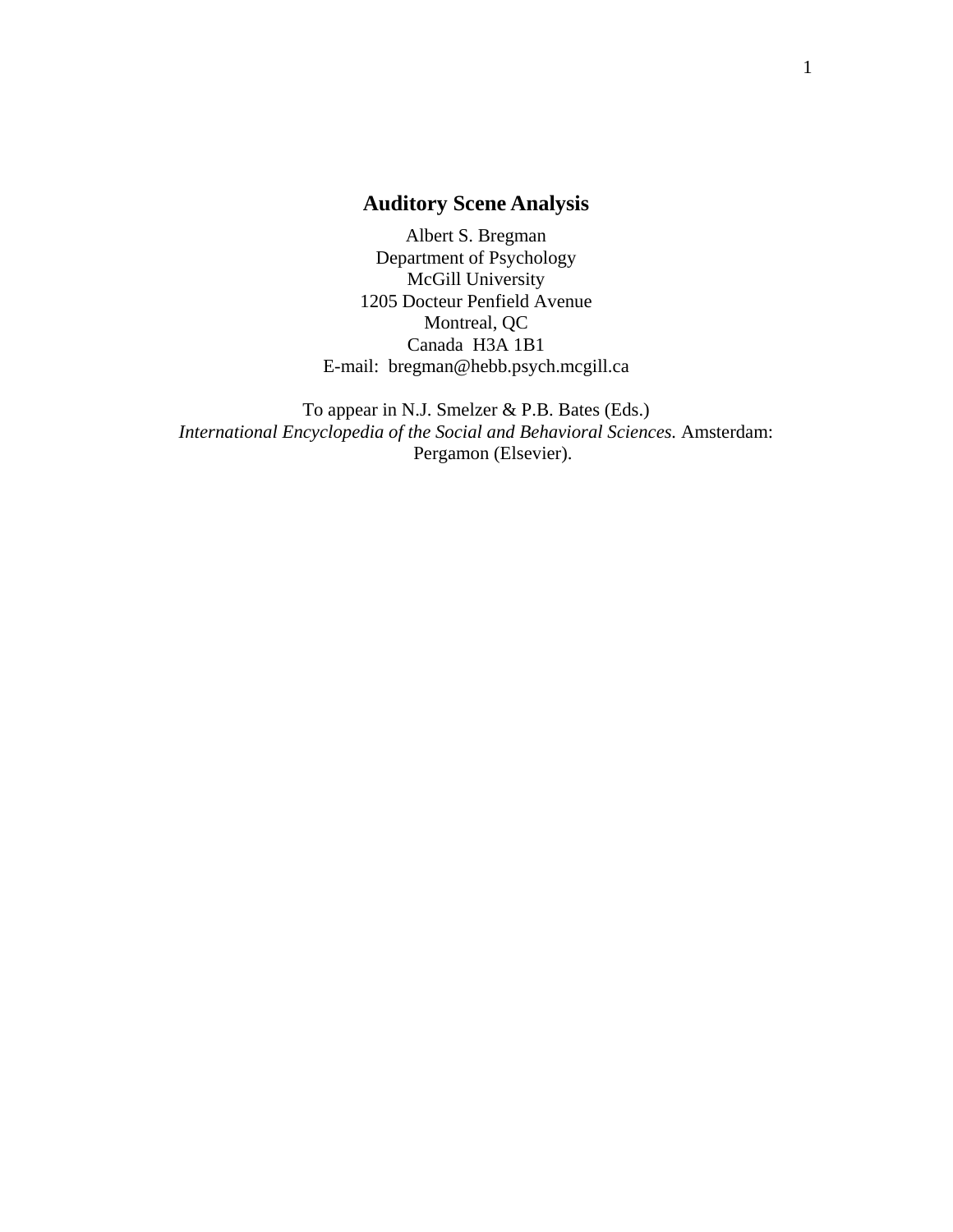#### **Abstract**

Auditory scene analysis (ASA) is the process by which the auditory system separates the individual sounds in natural-world situations, in which these sounds are usually interleaved and overlapped in time and their components interleaved and overlapped in frequency. ASA is difficult because the ear has access only to the single pressure wave that is the sum of the pressure waves coming from all the individual sound sources (such as human voices, or foot steps). To construct a separate mental description for each source, ASA must analyze the incoming signal by the use of heuristic processes. These are based on regularities in the incoming sound that result from the fact that it is really the sum of some underlying sounds. For example, the incoming sound is built up of many frequency components. If a set, A, of these frequency components begin together at exactly the same time, whereas another set, B, all begin together, but at a different time from those of A, then the components of A will be considered as parts of one sound, and those of B as parts of a different sound. This grouping is justified by a regularity in the environment, namely that all the frequency components of a single sound tend to start at the same time. Other heuristic analyses are based on different regularities in how sound is produced. The grouping of these components can determine the perceived pitch, timbre, loudness, and spatial position of the resulting sounds.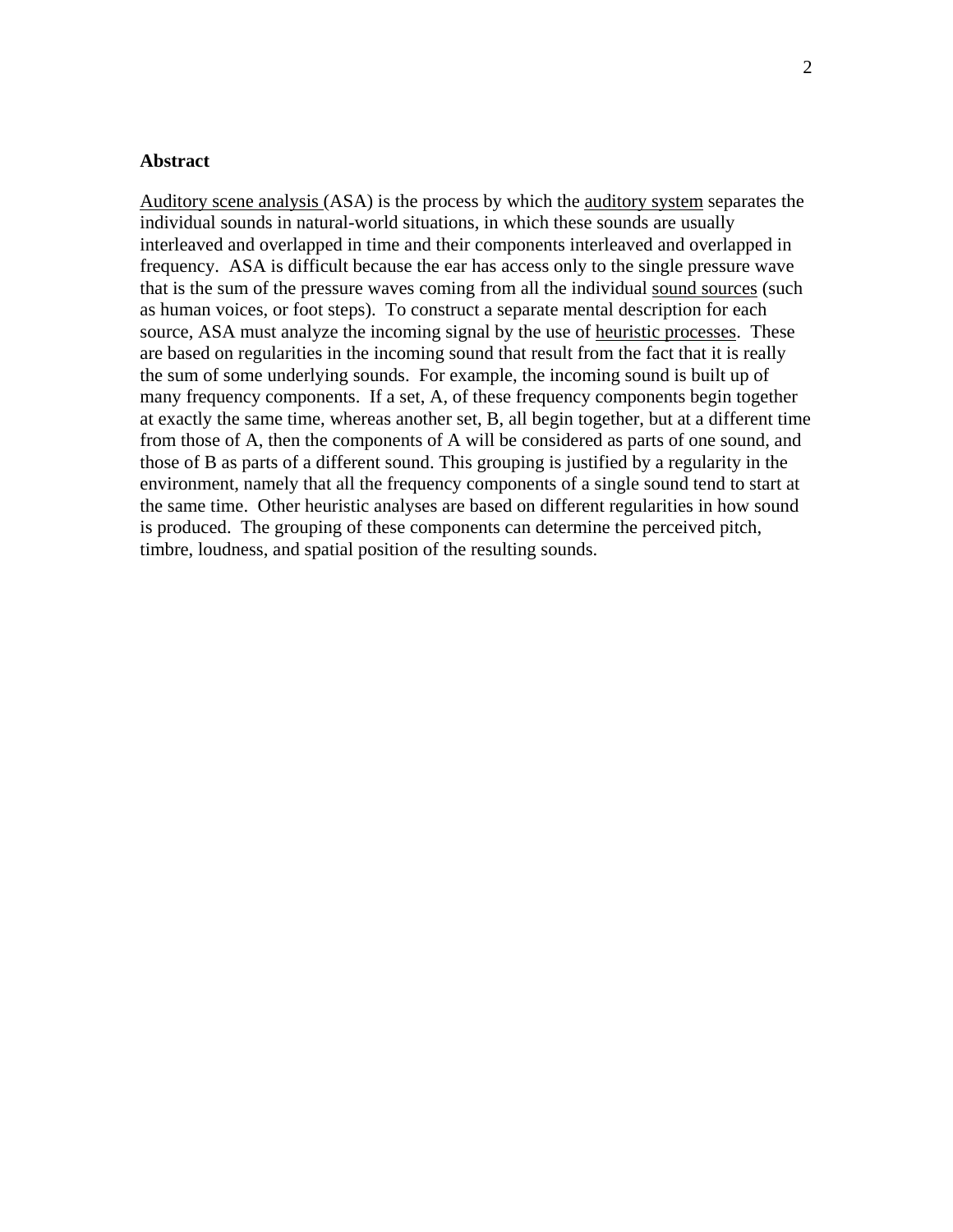### **130 Sensation and Perception. Auditory Scene Analysis**

Sounds are created by acoustic sources (sound-producing activities) such as a horse galloping or a person talking. The typical source generates complex sounds, having many frequency components. [Its *spectrum* (pl*. spectra*) consists of the frequency and amplitude of every pure-tone component in it.] In a typical listening situation, different acoustic sources are active at the same time. Therefore, only the sum of their spectra will reach the listener's ear. For individual sound patterns to be recognized – such as those arriving from the human voice in a mixture – the incoming auditory information has to be partitioned, and the correct subset allocated to individual sounds, so that an accurate description may be formed for each. This process of grouping and segregating sensory data into separate mental representations, called *auditory streams,* has been named "auditory scene analysis" (ASA) by Bregman (1990).

The formation of auditory streams is the result of processes of sequential and simultaneous grouping. Sequential grouping connects sense data over time, whereas simultaneous grouping selects, from the data arriving at the same time, those components that are probably parts of the same sound. These two processes are not independent, but can be discussed separately for convenience.

## **1. Sequential Grouping**

Sequential grouping is determined by similarities in the spectrum from one moment to the next (Bregman, 1990, Ch. 2). The *streaming phenomenon* (Fig. 1) provides a muchsimplified example of sequential grouping. A repeating cycle of sounds is formed by alternating two pure tones, one of high frequency (H) and one of low frequency (L), of equal duration. The cycle begins slowly – say three tones per sec– and gradually speeds up to 12 tones per sec. At the slower speeds (Fig. 1a) listeners hear an up-and-down pitch pattern and a rhythm that contains all the tones. At the faster speed (Fig. 1b), they hear two streams of sound, one containing only the high sounds and a second containing only the low ones. It appears that there has been a perceptual grouping of the tones into two distinct streams (van Noorden, 1982). Intermediate speeds may lead to ambiguous organizations in which the listener can consciously control whether one or two streams are heard.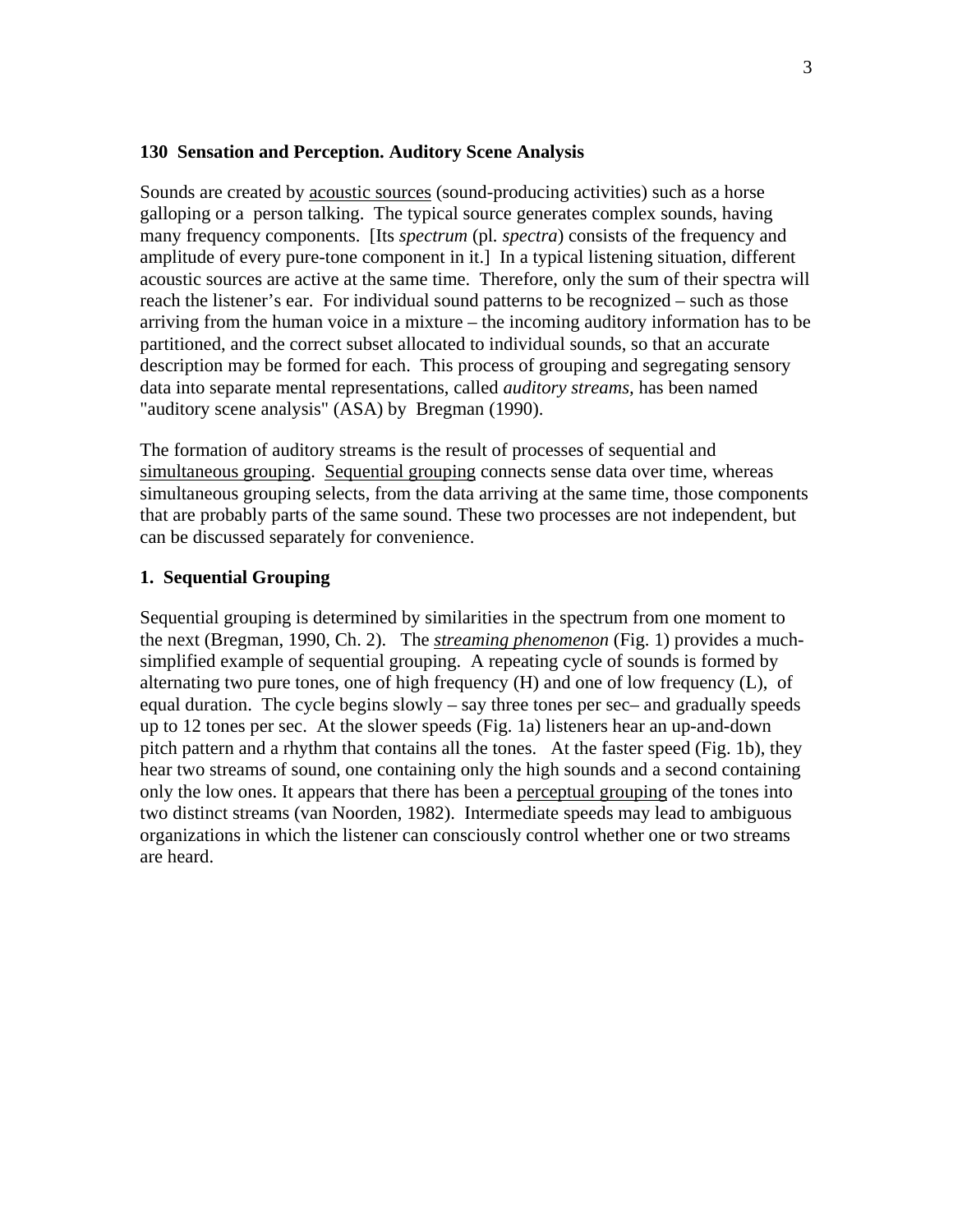

#### *Figure 1*

A cycle of alternating high (H) and low (L) pure tones. In Fig 1a (i.e., Panel a), the rate is 3 tones per sec, in Fig 1b, it is 12 tones per sec. Dashed lines show the perceptual grouping.

-----------------------------------------------------------------------------------------------------

The Gestalt psychologists described analogous phenomena in vision: sensory components near one another are perceptually grouped into clusters. The separate high and low streams in the streaming phenomenon can be understood as the auditory version of such clusters. To show why, *d* is defined as the "perceptual distance" between any pair of successive auditory components, *A* and *B*. It is a weighted combination of the differences between *A* and *B* on a number of acoustic dimensions, including those of frequency and time. Sounds tend to group with their nearest neighbors, as defined by *d*. Gestalt psychologists hypothesized that perceptual grouping was competitive. An individual element, *A*, might perceptually group with *B* when all other elements were further away, but if a new element were introduced, which was very similar to *A*, then *A* might group with *it* rather than with *B*.

Streaming can be seen as the result of competitive grouping. First one must imagine that the time and frequency axes have been stretched or compressed until a unit on each of them represents the same perceptual distance. The graphs in Fig. 1 can be considered to be plotted on such axes. At slow speeds (Fig. 1a), the temporal separations are larger than the frequency separations. As a result, on the frequency-by-time surface, the combined separation, *d*, of each tone from the next one of the same frequency, two time steps away, is greater than its separation from the tone of the other frequency, only one time step away. Therefore each tone tends to group with its closest *temporal* neighbors, and a single sequence is perceived, containing all the tones. However, when the sequence is speeded up (Fig. 1b), this reduces the separation on the time dimension so that the *d* between two successive high tones, for example, is less than the *d* between each of these and the intervening low tone. Consequently, tones group best with their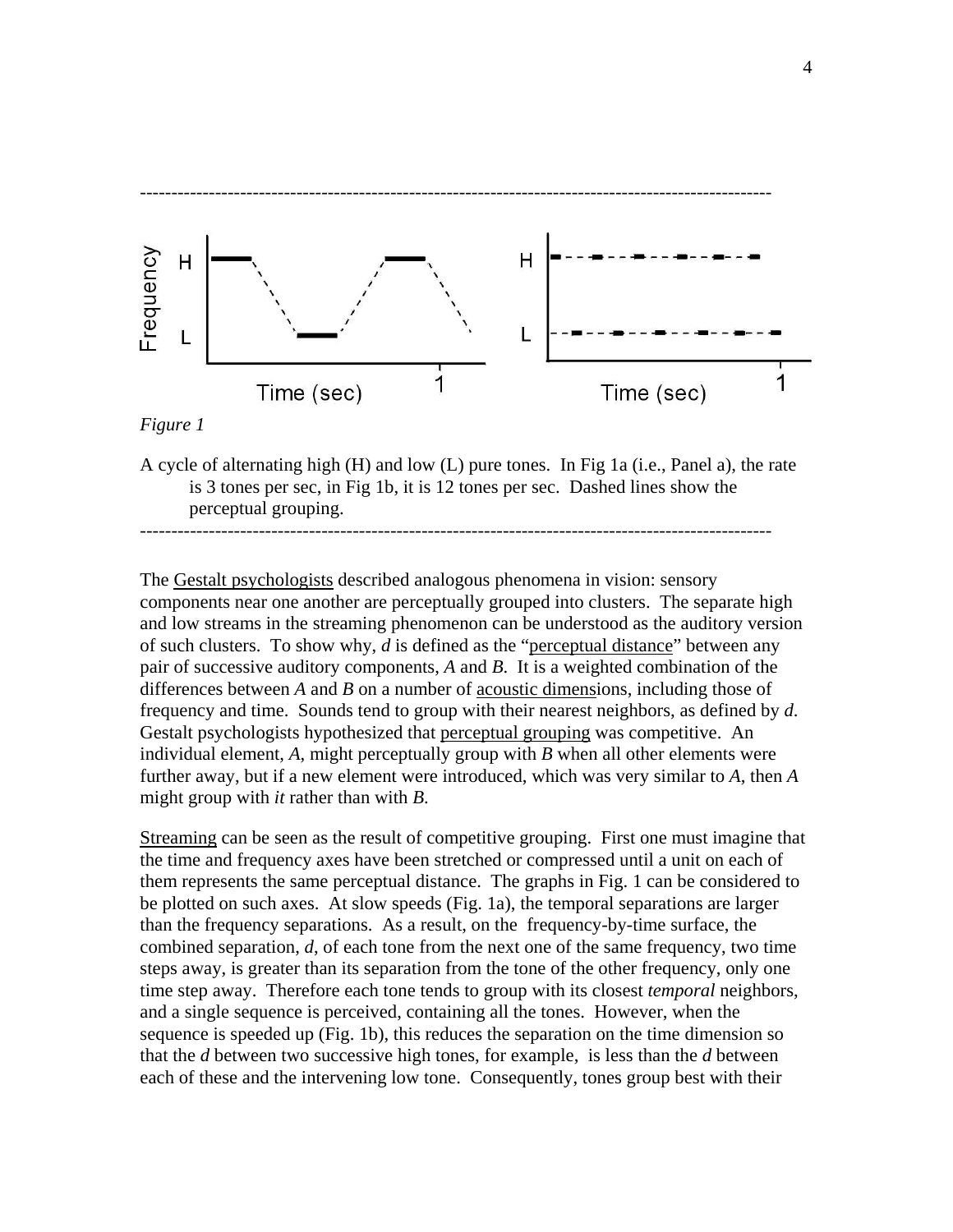nearest neighbors *in the same frequency range.* This results in the formation of two streams, one high and one low.

Similar contributions to *d* can be made by differences in timbre, in spatial direction from the listener, and in fundamental frequency (Bregman, 1990/1994). Sequential grouping is also affected by the nature of acoustic transitions. When sound A changes its properties *gradually* until it becomes B, the A-B sequence is likely to be heard as a single changing sound. However, when A changes into B abruptly, B tends to be treated as a newly arriving sound, this tendency increasing with the abruptness of the change. B can then be heard as accompanying A or replacing it, depending on whether the spectral components of A remain after B begins.

There are also cumulative effects in sequential grouping. If a sequence of the type in Fig. 1 is played at an intermediate speed, at which the grouping is ambiguous, the longer it is heard, the greater is the tendency to perceive separate H and L streams. It is as if the ASA system kept a record of "evidence" from the recent past, and strengthened the tendency to form a stream defined by a narrow range of acoustic properties, when newly arriving frequency components fell repeatedly within that range.

Although most existing research on ASA has been done on simplified examples of grouping in the laboratory, most ASA researchers believe that the same factors affect the perceptual organization of sounds in the natural environment.

The formation of streams has been shown to have powerful effects on perception:

- (a) Fine judgements of timing and order are much more easily performed when they involve sounds that are part of the same perceptual stream.
- (b) Rhythm and melody also seem to be judged using the set of tones of a single stream.
- (c) In synthetic speech, if the fundamental of the voice changes abruptly in the middle of a syllable, a new stream is formed at the point of change. It sounds as if one talker has been replaced suddenly by another. Furthermore, it seems that any quality of a syllable that depends on information on both sides of the point of change will be lost (Darwin 1997).

Sequential integration is not only involved in the grouping of a sequence of discrete sounds as in Fig. 1, but also in the sequential integration of frequency components within a complex spectrum, for example the integration of the speech of a single voice in a mixture of voices.

## **2. Simultaneous grouping**

When sounds are mixed, then if correct recognition is to occur, the auditory system must divide up the total set of acoustic components into subsets that come from different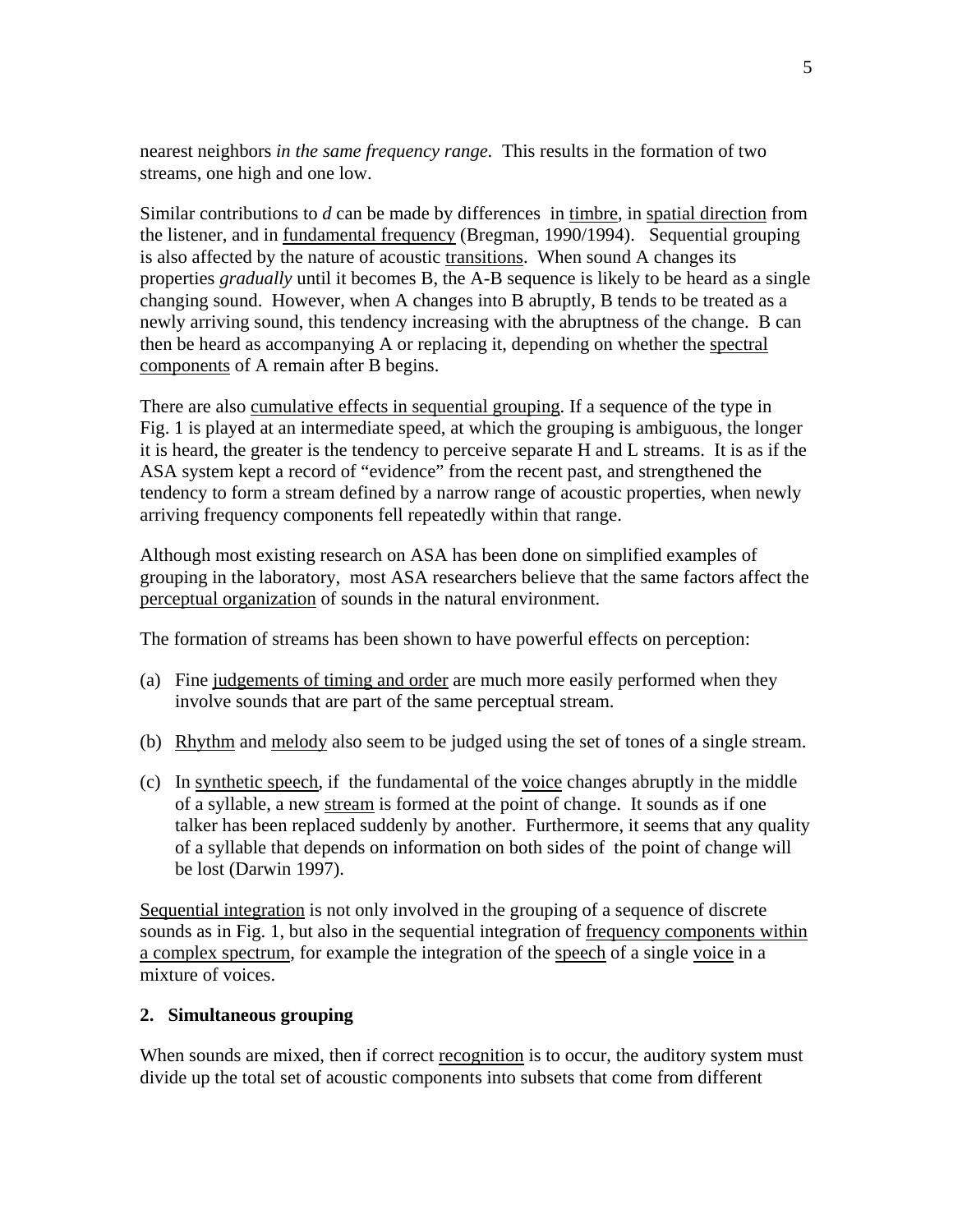sources. To achieve this, it uses properties of the incoming mixture that tend to be true whenever a subset of its components has come from a common source. For example, there is a broad class of sounds called "periodic", which includes the human voice, animal calls, and many musical instruments, in which all the component frequencies are integer multiples of a common fundamental. The auditory system takes advantage of this fact. If it detects, in the input, a subset of frequencies that are all multiples of a common fundamental, it strengthens its tendency to treat this subset as a single distinct sound. Furthermore, if the mixture contains two or more sets of frequencies related to different fundamentals, they tend to be segregated from one another and treated as separate sounds. This is an important cue for separation of a single voice from a mixture of voices, and is used by many computer systems for automatic speech separation (*see*  Auditory Scene Analysis: Computational Models).

Other cues that tend to identify components that come from the same acoustic source are: (a) *synchrony of onsets and offsets* of components, a cue that is useful because parts of a single sound typically start at the same time (plus or minus 15-30 ms); (b) frequency components coming from the *same spatial location* (the spatial cue is weak by itself, but assists other cues in segregating components); (c) different frequency components having the *same pattern of amplitude fluctuation*; and (d) components that are *close together in frequency*. Cues tend to combine in their effects on grouping, as if they could vote for or against a particular grouping. Furthermore sequential and simultaneous grouping may be in competition, as when a spectral component B may either be interpreted as a continuation or reappearance of a previous sound (sequential grouping) or as a component of a concurrent sound (simultaneous grouping). This competition sometimes takes the form of the "old-plus-new heuristic": If there is a sudden increase in the complexity of the sensory input, the auditory system determines whether it can be interpreted as a new sound superimposed on an ongoing one. If done successfully, this aids in the partitioning of the total incoming sensory data.

The grouping of simultaneous components can affect many aspects of perception, including the number of sounds that are present and the pitch, timbre, loudness, location, and clarity of each. In music, it can effect the salience in perception of "vertical" relations, such as chord quality and dissonance.

There are both primitive ("bottom-up") and knowledge-based ("top-down") aspects of auditory scene analysis. Primitive processes, the subject of most ASA research, rely on cues provided by the acoustic structure of the sensory input. These processes are thought to be innate and are found in non-human animals (Wisniewski and Hulse, 1997). They have been shown to be present in the perception of speech (Darwin and Carlyon, 1995) and of music (Bregman, 1990, Ch 4 for music and Ch 5 for speech). The primitive processes take advantage of regularities in how sounds are produced in virtually all natural environments (e.g., unrelated sounds rarely start at precisely the same time). Top-down processes, on the other hand, are those involving conscious attention, or that are based on past experience with certain classes of sounds – for example the processes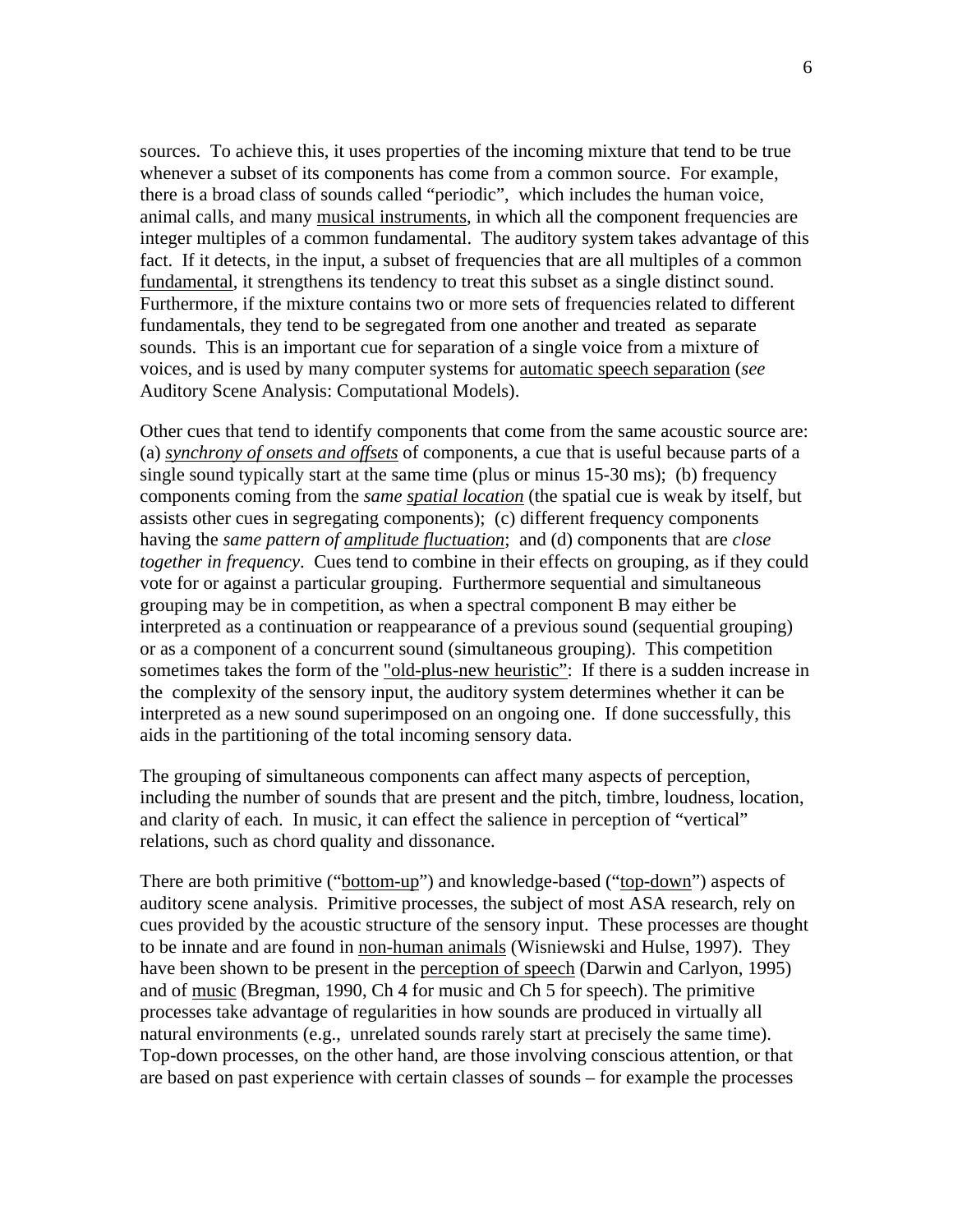employed by a listener in singling out one melody in mixture of two (Dowling, Lung, and Herbold, 1987).

Computational models of ASA have also been developed (see *Auditory Scene Analysis: Computational Models*). For a general view of the auditory system, see *Sensation and Perception: Auditory Models.* 

> Albert S. Bregman Psychology Department, McGill University